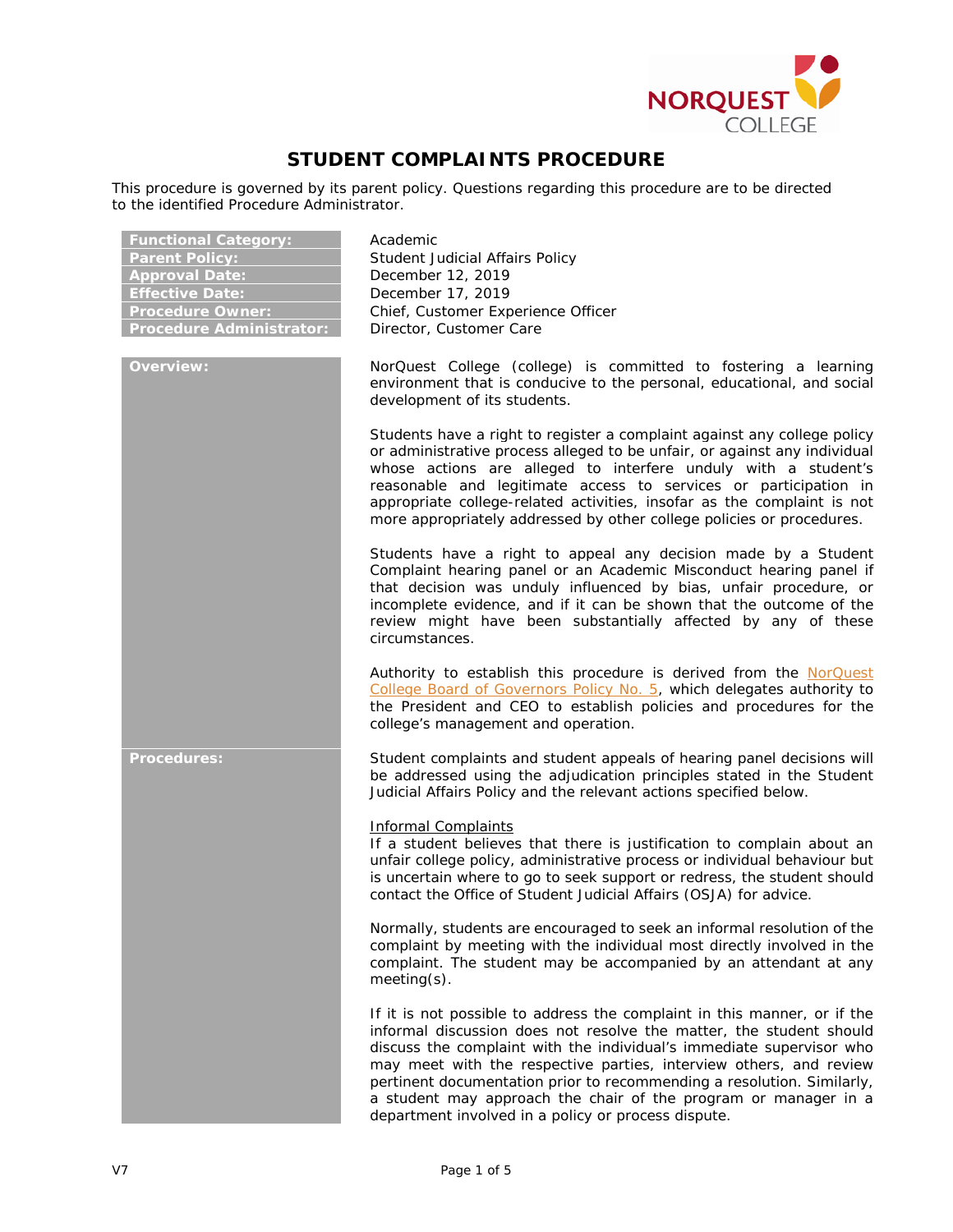

A student may be provided with informal conflict resolution strategies by the OSJA prior to filing a formal complaint.

Once the informal complaint process has been exhausted, or at the discretion of the OSJA, the complaint may be moved to the formal complaint process.

The OSJA reserves the right to contact security, police, and/or enact other safety procedures if there is an imminent risk of safety to any individual.

#### Formal Complaints

If the complaint remains unresolved, the student may submit a Student [Complaint Form](https://www.norquest.ca/NorquestCollege/media/pdf/Judicial%20Affairs/student-complaint-report-form.pdf) to the OSJA outlining the basis for the complaint, any supporting information, and the remedy being sought. Normally, student complaints must be filed within ten (10) working days of the incident, with day one being the first working day after the incident or informal decision.

The OSJA will submit the complaint to progressively higher leadership in the department, program or institution who meets the test for reasonable apprehension of bias (see definitions for reasonable apprehension of bias). Once all required documentation is received, the OSJA will submit the file to the decision-maker(s) within two (2) working days.

The decision-maker(s) will inform the OSJA of their decision within ten (10) working days, and the OSJA will inform the party(s) of the outcome and allowable grounds for appeal within two (2) working days of the decision.

The OSJA will place the report on file, and, if applicable, monitor the fulfillment of any conditional sanctions.

### **Complaints involving a NorQuest College community member**

When the informal complaint process has not resolved a complaint involving a NorQuest College community member, or the complaint is an alleged breach of the NorQuest College Code of Conduct Policy, students may make a formal written complaint using the Student [Complaint Form](https://www.norquest.ca/NorquestCollege/media/pdf/Judicial%20Affairs/student-complaint-report-form.pdf).

If the alleged complaint involves a breach of the Code of Conduct against an employee, the complaint will be forwarded to People who will determine the course of action to be taken, at which point OSJA file is closed.

If the alleged complaint does not involve a breach of the Code of Conduct policy, the OSJA will review the file and determine the next course of action.

If the NorQuest College community member is not an employee the OSJA will review the file and determine the course of action.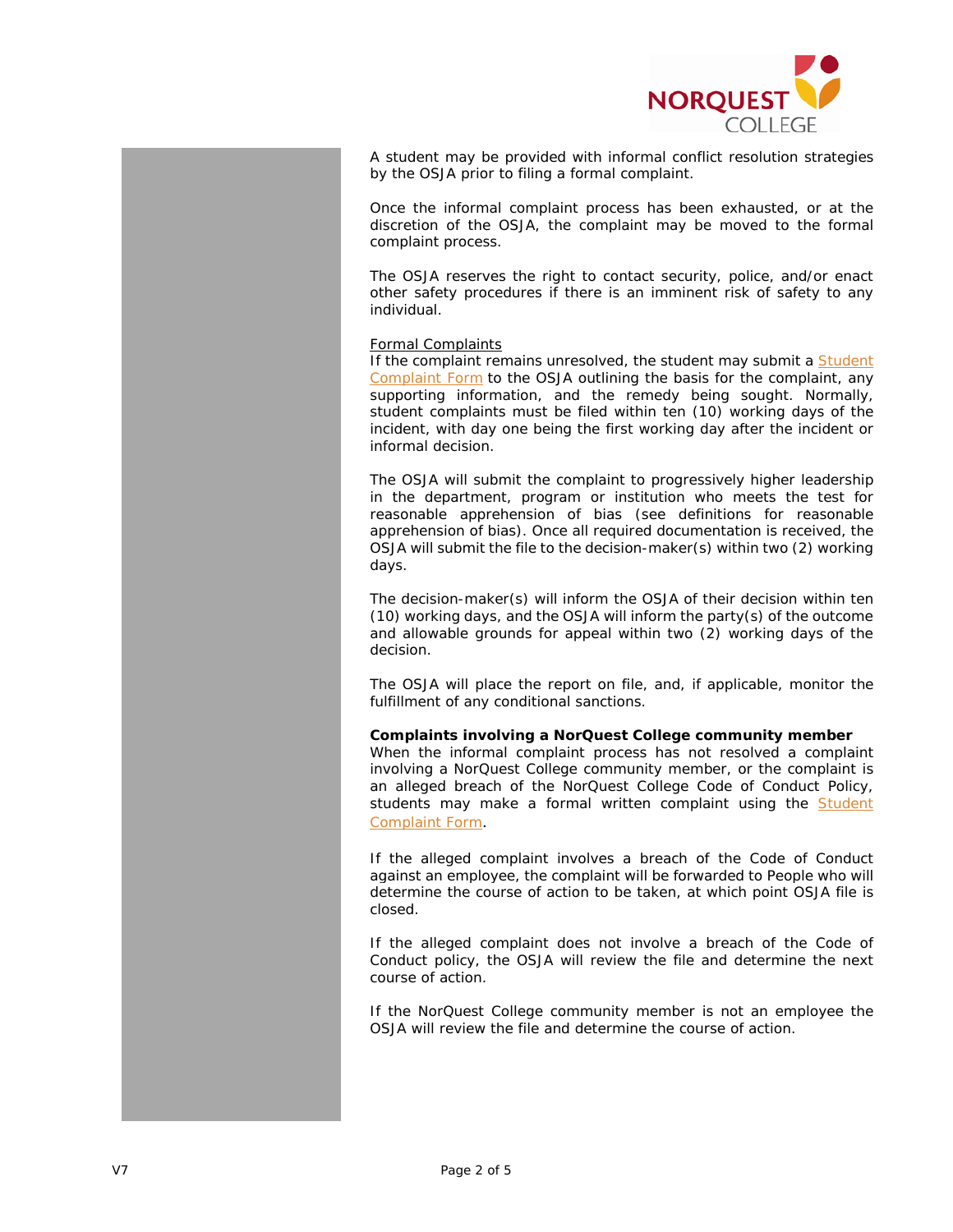

## **Appeals**

To qualify for an appeal, a student must demonstrate that the decision was impacted by at least one of the following criteria:

- alleged bias on the part of the parties who investigated the complaint; or
- alleged unfair procedures in reviewing the complaint; or
- substantial new evidence that was not previously available;

AND that the outcome might have been substantially affected by any of the above circumstances

Evidence for appeals are submitted to the OSJA affairs within five (5) working days of the deemed receipt of the decision. The OSJA will refer appeals that meet the above criteria to the Dean or Director of the program or department area, who meets the test for reasonable apprehension of bias.

Progressively higher levels of leadership will hear the appeal and provide a final decision to the OSJA. Final decisions will be communicated to the student through the OSJA to a NorQuest College student email address within two (2) working days of receiving the decision. This decision is final and binding.

### **Additional Information**

Student Complaints will not be anonymous and the respondent of a formal complaint will be informed of the identity and nature of the dispute.

Any complaints made in bad faith may be investigated by NorQuest College.

The outcome may be disclosed to other members of the college community for the purpose of administering the decision. In addition, under section 40(1)(b) of the FOIP Act, parties directly affected by the incident (complainants, witnesses, etc.) will be informed of the outcome only as much as is allowed under that section. Questions about the collection, use, and disclosure of personal information can be directed to OSJA, 10215-108 St NW, Edmonton, Alberta T5J 1L6; Tel: 780-644- 6490; and Email: osja@norquest.ca.

The personal information obtained by the OSJA is being collected, used, and disclosed pursuant to section  $33(c)$ ,  $39(1)(a)$ , and  $40(1)(c)$  of the *Freedom of Information and Protection of Privacy* (FOIP) *Act*. This information is collected and used by the OSJA to render a decision, communicate outcomes, and issue sanctions to the affected parties.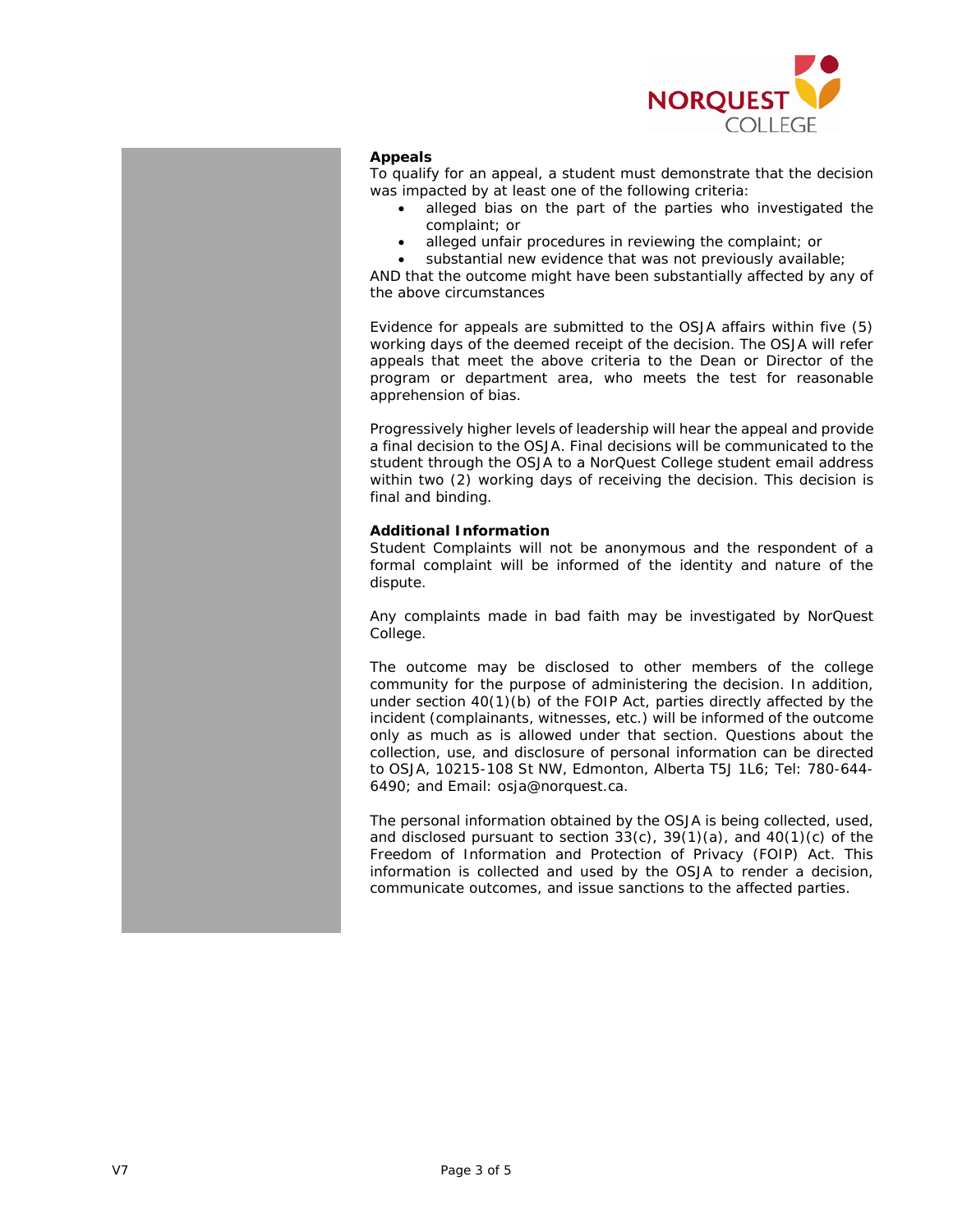

| <b>Definitions:</b>                             | Attendant: an individual (e.g., an Association representative,<br>counselor, colleague, or family member) selected by the complainant or<br>respondent to consult with, accompany, or assist, at any meeting or<br>hearing related to the incident. The attendant(s) may observe but may<br>not participate in any proceedings without the permission of a<br>designated college official.<br><b>Complainant:</b> student who is filing the formal complaint.<br><b>Deemed Receipt:</b> an email is deemed to be received 2 hours after the<br>time sent (as recorded on the device from which the sender sent the<br>email), unless the sender receives an automated message that the email<br>has not been delivered.<br>Formal Complaint: a formal complaint begins when either the informal<br>process has failed or the complaint has bypassed the informal process.<br>A formal complaint will be in writing and will follow a structured set of<br>guidelines set out by this procedure.<br><b>Informal Complaint:</b> a resolution process that is a voluntary,<br>structured interaction between complainant and respondent. The<br>process is meant to resolve the concerns at the earliest stage possible.<br>Member of the college community: any student, faculty,<br>administrative or staff member of the college, member of the public<br>serving in a recognized capacity for the college, guardian of an underage<br>student acting on behalf of the student in the college community, and<br>employee of an agency contracted by the college.<br>Notice: written notice delivered by any reasonable means. |
|-------------------------------------------------|-------------------------------------------------------------------------------------------------------------------------------------------------------------------------------------------------------------------------------------------------------------------------------------------------------------------------------------------------------------------------------------------------------------------------------------------------------------------------------------------------------------------------------------------------------------------------------------------------------------------------------------------------------------------------------------------------------------------------------------------------------------------------------------------------------------------------------------------------------------------------------------------------------------------------------------------------------------------------------------------------------------------------------------------------------------------------------------------------------------------------------------------------------------------------------------------------------------------------------------------------------------------------------------------------------------------------------------------------------------------------------------------------------------------------------------------------------------------------------------------------------------------------------------------------------------------------------------------------------------------------------|
|                                                 | Reasonable Apprehension of Bias: the test is whether a reasonable<br>person properly informed would perceive that there was conscious or<br>unconscious bias on the part of the decision maker. A positive finding<br>under this test does not mean that the decision maker necessarily made<br>a decision based on improper considerations- only that he or she<br>reasonably appeared to be biased in the circumstances.                                                                                                                                                                                                                                                                                                                                                                                                                                                                                                                                                                                                                                                                                                                                                                                                                                                                                                                                                                                                                                                                                                                                                                                                    |
|                                                 | Respondent: any individual against whom an allegation of misconduct<br>has been made under this procedure.<br>Student: any individual admitted to, and enrolled in, any college                                                                                                                                                                                                                                                                                                                                                                                                                                                                                                                                                                                                                                                                                                                                                                                                                                                                                                                                                                                                                                                                                                                                                                                                                                                                                                                                                                                                                                               |
|                                                 | $course(s)$ or $program(s)$ .                                                                                                                                                                                                                                                                                                                                                                                                                                                                                                                                                                                                                                                                                                                                                                                                                                                                                                                                                                                                                                                                                                                                                                                                                                                                                                                                                                                                                                                                                                                                                                                                 |
| <b>Related NorQuest College</b><br>Information: | Academic Calendar<br>٠<br><b>Academic Misconduct Procedure</b><br>٠<br><b>Student Complaint Report Form</b><br>٠<br>Non-Academic Misconduct Procedure<br>۰<br><b>Student Judicial Affairs Policy</b><br>۰                                                                                                                                                                                                                                                                                                                                                                                                                                                                                                                                                                                                                                                                                                                                                                                                                                                                                                                                                                                                                                                                                                                                                                                                                                                                                                                                                                                                                     |
| <b>Related External</b><br>Information:         | <b>Freedom of Information and Protection of Privacy Act</b><br>۰                                                                                                                                                                                                                                                                                                                                                                                                                                                                                                                                                                                                                                                                                                                                                                                                                                                                                                                                                                                                                                                                                                                                                                                                                                                                                                                                                                                                                                                                                                                                                              |
| <b>Next Review Date:</b>                        | December 2023                                                                                                                                                                                                                                                                                                                                                                                                                                                                                                                                                                                                                                                                                                                                                                                                                                                                                                                                                                                                                                                                                                                                                                                                                                                                                                                                                                                                                                                                                                                                                                                                                 |
| <b>Revision History:</b>                        | November 2012: new<br>August 2013: update for document links and branding<br>December 2013: update for procedure administrator and links                                                                                                                                                                                                                                                                                                                                                                                                                                                                                                                                                                                                                                                                                                                                                                                                                                                                                                                                                                                                                                                                                                                                                                                                                                                                                                                                                                                                                                                                                      |